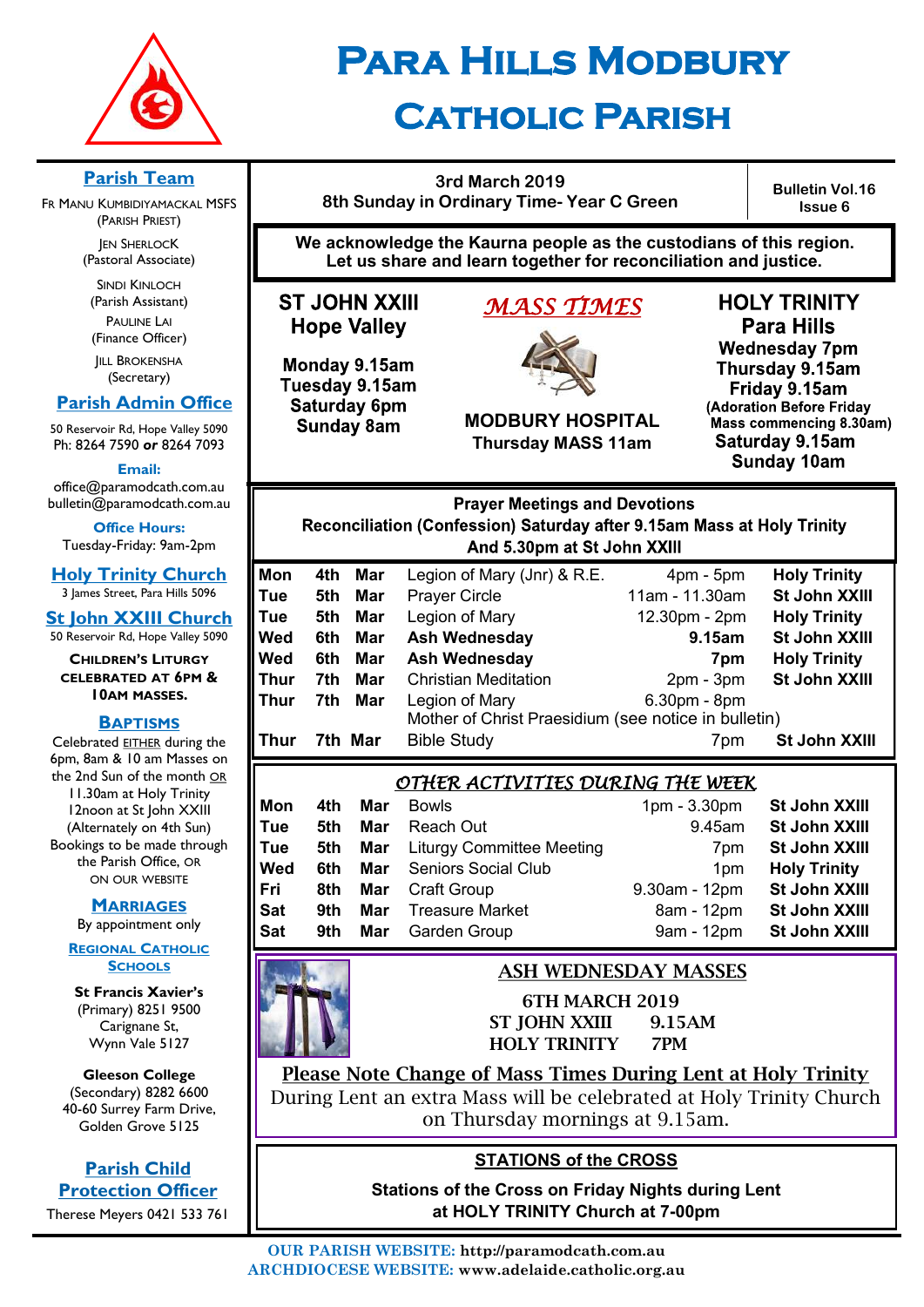#### **The Christian Integrity**

People in the world business used to be proud to have the motto, "My word is my bond." Once one's word was given on a deal, it was considered binding. A transaction worth millions could be completed by a few words or the shake of a hand. The action of a few moments would receive written

confirmation a day or even weeks later. Today, unfortunately, one's word is frequently not trusted as one's bond. What seems to be missing is personal integrity. That's one of the qualities we should want to carry with us always in this life; it's surely one of the criteria on which we shall be judged. Integrity means wholeness, being complete and not divided in any way; physically, spiritually, or aesthetically. It means being well-rounded. It's an uncompromising adherence to a code of moral or other values; utter sincerity, incorruptibility, honesty, and candour. Integrity of character avoids any and all kinds of duplicity, deception, artificiality, or shallowness. Today's Gospel is a series of three unrelated separate sayings of Jesus harvested into one place. The three sayings have to do with the blind leading the blind, the splinter in a companion's eye, and a good tree and its fruits. The sayings are part of Luke's "Sermon on the Plain", the charter of Christianity, perennially meaningful. Shorter than Mathew's "Sermon on the Mount", the sayings are short lists of absolutely essential components of authentic Christianity "one-liners". Jesus' one-liners here are about being a true follower of Jesus, mostly in the area of integrity within oneself and having positive judgments of others. Jesus applies these principles to several areas. For one thing, there isn't much sense to leaders trying to guide others until and unless the leaders have been there themselves. For another thing, we ought to have enough integrity to see both ourselves and others honestly. Jesus must have been exercising his sense of humour when he compared a splinter in a neighbour's eye with a whole wooden beam in one's own. His idea can be encapsulated in the old saying that there's so much bad in the best of us and so much good in the worst of us that it hardly befits any of us to talk about the rest of us. To the Christian disciple who's concerned with the faults of another and ignores his own, Jesus applies the word "hypocrite", a designation he had previously given only to the scribes and Pharisees. Lastly a good tree doesn't bear rotten fruit, nor a rotten tree good fruit. While this isn't scientifically true, Jesus' meaning is that

internal dispositions reveal themselves in external actions. People show their true condition best when they're being themselves. Let us acknowledge the hypocrisy we all live every day. It is the word that Jesus used and it is the truth of Luke 6:39-42. As disciples of Jesus Christ, we must be honest with ourselves. If we have trouble seeing our own

shortcomings and failures, we have to go to Jesus and ask Him to point them out to us through prayer and through His Word. And He will. Each of us must be ready for some painful "I" surgery. But we are sure to come out with better vision, and better eyesight, because we looked to ourselves first.

Varultumbedramataked

Project Compassion Sunday 3 rd March 2019



Please take home a Project Compassion box and/or a set of donation envelopes and support Caritas Australia this Lenten season themed "**Give Lent 100%**". You are empowering communities with hope and helping those in great need to shape a better future for themselves, their families and their communities. **Lives change when we all give 100%.**

Readings for 10th March 2019

|                    | 1st Reading Deuteronomy 26:4 - 10 |             |
|--------------------|-----------------------------------|-------------|
| 2nd Reading Romans |                                   | $10:8 - 13$ |
| Gospel             | <b>Luke</b>                       | $4:1 - 13$  |

#### **Saints/Feast Days Of the Week**

| 4th                    | <b>St Casimir</b>        |
|------------------------|--------------------------|
| 6th                    | Ash Wednesday            |
| 7th                    | St Perpetua, St Felicity |
| $\sim$ $\cdot$ $\cdot$ | $\sim$ $\sim$            |

8th St John of God<br>9th St Frances of R

St Frances of Rome

#### **Our Community's Prayer Petitions**  *PLEASE NOTE: THE NAMES ON THE SICK LIST WILL REMAIN FOR TWO MONTHS ONLY UNLESS OTHERWISE NOTIFIED.*

**BULLETIN PRAYER LIST:** Please note that names can only be added to this list by immediate family, or the ill person themselves (for reasons of privacy).

#### **Please Remember in your Prayers Those who are sick, especially:**

Asher Caudle, David North, Elijah Neri, Wayne Collins, Antoinette Pascale, Marg Dolman, Charlotte Fussell, Selena (Rose) Quinn, Phyllis Anthony, Pam Ridley, Reta Lockyer, Michael Pritchard, John MacGrath, Ken Robinson, Graham Armstrong, Mary Redmond, Graham Speed, Marlen Piineda, David Truman, Bruce Mc Andie, Rosa Maria Santos, Sean Molloy, Betty Roper, Imperia De Ionno, Julie Reimann, Imelda Schulz, Maddison Calleja, Janice Forrester, Ray Zielonka, Jim Marlow, Gerry Canavan, Jayden Lee, Audrey Athayde, Marie Boulton, Sr. Marleen Dewar OLSH, Kay Kennedy, Rita Robinson, Eileen Ryan, Gary Lockyer, Yvonne Summers, Darcy Ridley, Marie Bakaj, Regan Barry, John Cherry, Dudley Dolman, Fr. Michael Walsh, Pat Feutrill, Paul Holmes, Michael Lochhead.

> **Recently Deceased** Alice Haughton, Laurel Barr, Joseph Meyer

### **SPECIAL COLLECTION**

#### **Day of the Unborn Child Appeal - March 2-3 A special collection will be taken up this weekend of March 2nd & 3rd**

The Day of the Unborn Child assists us to focus on those people in our families and communities who have experienced any sort of child-bearing loss, whether miscarriage, still-birth, the death of a baby soon after birth, or abortion.

We thank you in anticipation for your generous support of those who work tirelessly with individuals and families who require these important resources and services.

### **PROJECT COMPASSION**

Each year Project Compassion brings thousands of Australians in solidarity with the world's poor to help end poverty, promote justice, and uphold

dignity. The annual Lenten-time event raises both funds and community awareness about important global issues, and Caritas Australia's role in empowering the world's most vulnerable people.

**The Caritas Australia Project Compassion boxes and envelopes for Lent are now available for collection at the back of the Church**

**RESPONSORIAL PSALM:** *Lord, it is good to give thanks to you.*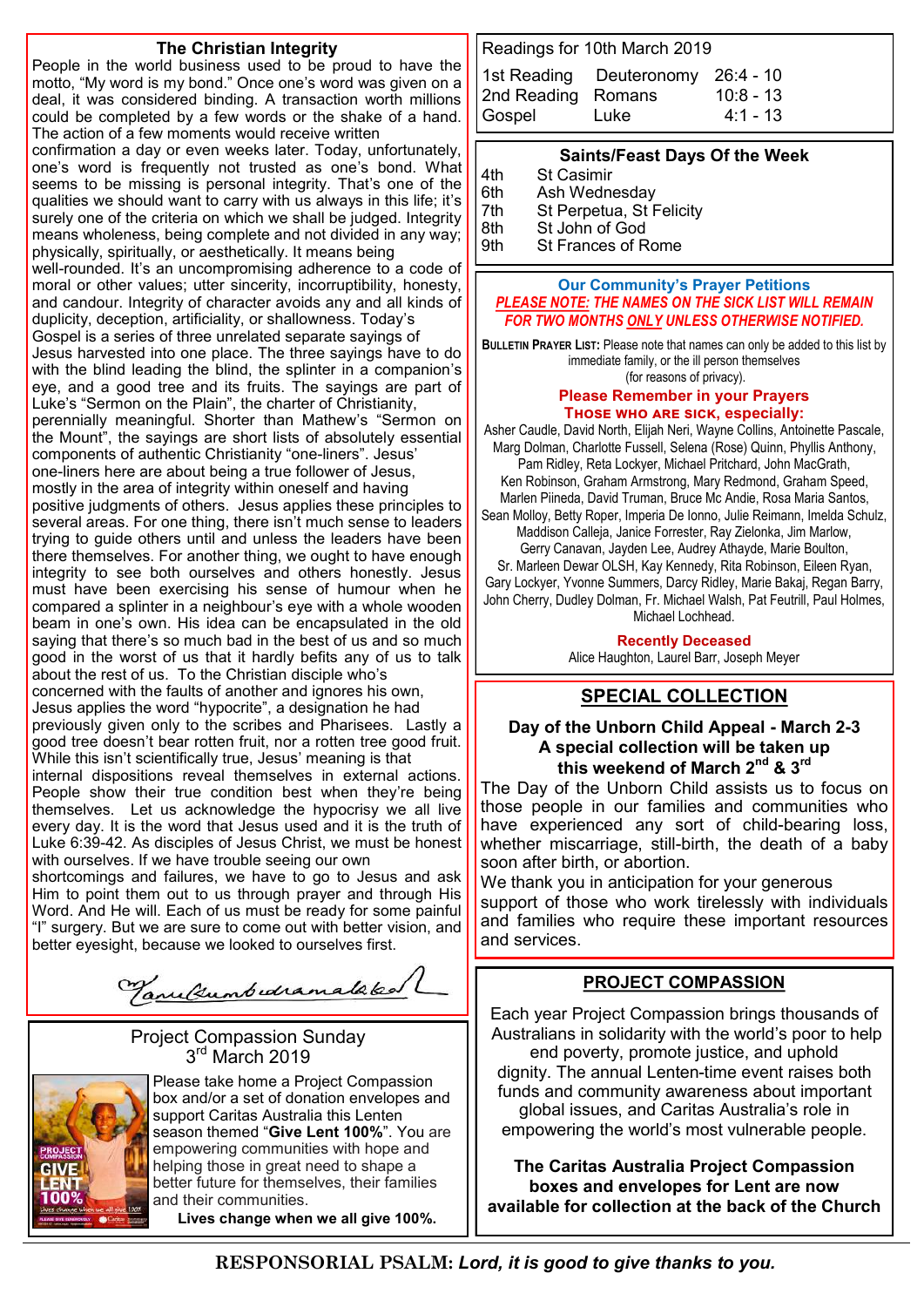#### **ST VINCENT DE PAUL HQ: 1300 729 202 from 9.00am — 1.00pm or www.vinnies.org.au**



# **St Vincent de Paul Modbury Conference**

*Lord your timeless lesson sings out in the voice of constant waves, in the wind through the trees and in the harmonies of life. Wash clean our ears to hear you, make us listen now, for we need your great wisdom to assist us in our life. Amen.*

Again six calls for assistance in the last week. Among the issues we see, drug addiction, loneliness, lack of any financial control, and unexpectedly high bills are cited as contributing causes. Back to school costs also have an impact.

So far, our pantry stocks are in good shape, and have been boosted by getting collected from the Vinnies warehouse from school appeals.

> Our immediate needs in the pantry are: Peanut butter, tinned meat, and Sugar (1kg).

*It will greatly help if any or all of these items could be placed in the Vinnies' collection basket.*

# **REACH OUT GROUP**

Reader: Bob B. Altar Server: Leo N.

Tuesday 5th March, 2019 9.15am Mass at St John XXIII Offertory: Irene & Rafael M. Communion: Gwen B. & Maureen F.



**SHROVE TUESDAY: All welcome to join Reach Out after mass for morning tea with pancakes.**



# DEVELOPMENT FUND 2019

Congratulations Kath McGarry (Tony) No.44 Drawn by Margaret Dolman

> Contact: Marg Dolman 8264 1317 to be included in the draw.

# **40 DAYS FOR LIFE CAMPAIGN LAUNCH International Guest Speakers**

With the support of Bishop O'Kelly, the 40 Days for Life Campaign Launch will be held at 7.30 pm on Tuesday 5<sup>th</sup> March at St Joseph's Hall Tranmere, cnr Magill Rd & Birkinshaw Ave.

Guest Speakers: Matt Britton Chairman of Board, 40 DFL USA and Fr. Francis de Rosa, Parish Priest, Virginia USA.

Both men have long & wide pro-life experience both in USA & Internationally. Inspirational speakers. Light Supper. Please bring a small plate. Enq Alan & Helen Tyson 8364 4516, 0412 389 875

[itm54au@gmail.com,](mailto:itm54au@gmail.com) [www.40daysforlife.com/Adelaide](http://www.40daysforlife.com/Adelaide)

### **PARISH PASTORAL COUNCIL**

Our PPC is seeking replacements for two members who have retired. Please consider joining the team who work to assist our Parish Priest in administering the Parish such that it serves the needs of all parishioners. If you would like to volunteer for this role please contact the office on: 8264 7590. It would be particularly valuable to have representation from parishioners who attend the 8am Sunday Mass.



# **LENTEN STUDY OF THE GOSPEL OF LUKE**

Father Jack has prepared a study on Luke's gospel. Father will start on Thursday 7<sup>th</sup> March at 7pm (That is the day after Ash Wednesday.) Sessions will finish at 9pm sharp. Come along to the Modbury Catholic Church 50 Reservoir Road, Hope Valley On Saturday  $13<sup>th</sup>$  April, a retreat will be led by Annette Heinemann following the themes of the Lenten study. All are welcome, bring your bible and notebook.

Modbury Community and Craft Group Invites you to celebrate: International Women's Day Friday 8<sup>th</sup> March 2019 9.30am - 12noon Four women will speak of their experience of leaving their birth country and coming to Australia. This will be followed by a Devonshire Morning Tea. Everyone Welcome RSVP Mary 0403024386



# **HAPPY BIRTHDAY MARCH BABIES**

4th Molly Holmes

5th Judith Marafioti

6th Christian Hage, Ivan Kotek, Wayne Collins 10th Sue Telfer



# CONGRATULATIONS!

Joy and Roger Knowles on your 55<sup>th</sup> Wedding Anniversary.

**GOSPEL ACCLAMATION:** *Alleluia, alleluia! Shine on the world like bright stars; you are offering it the word of life. Alleluia!*